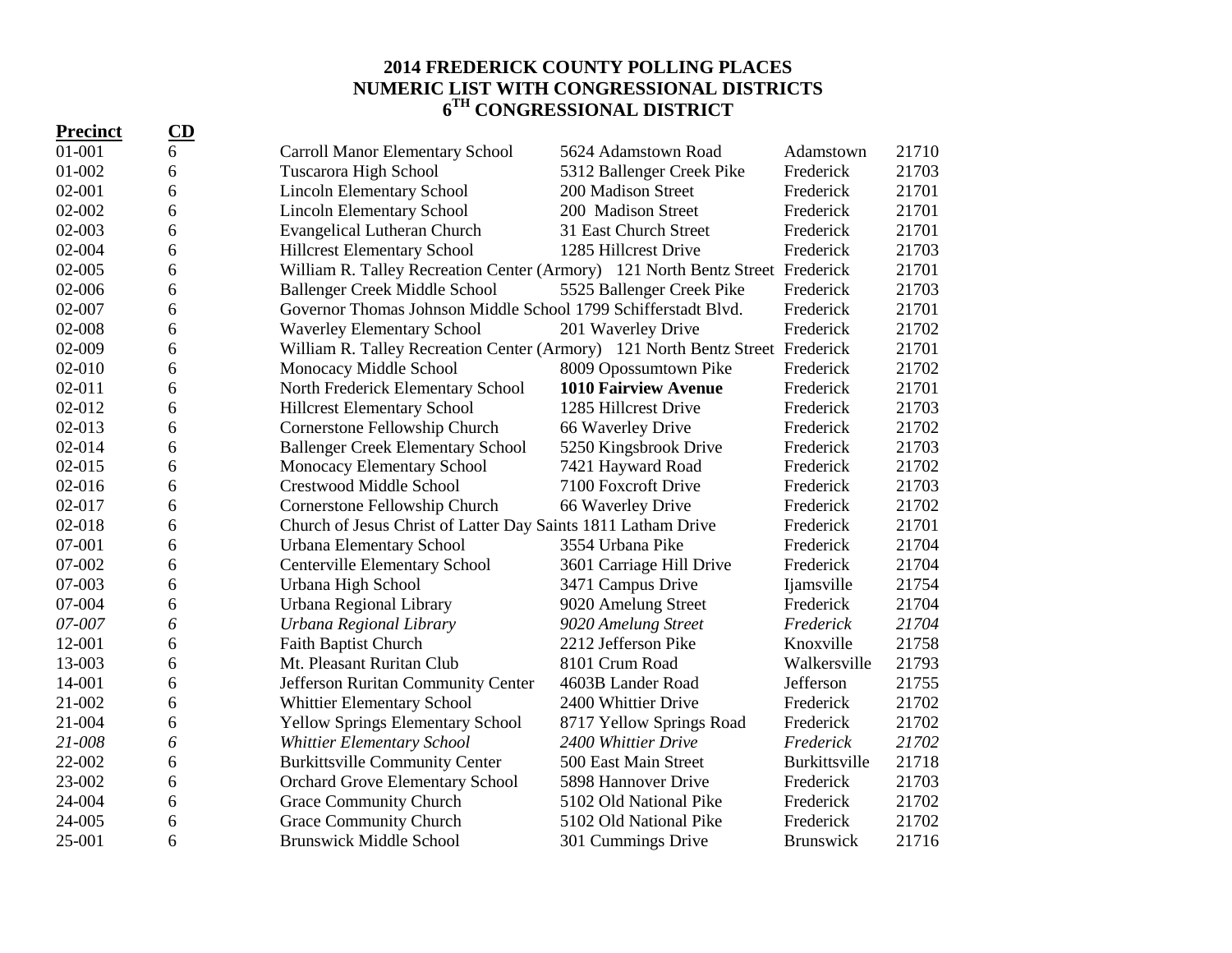## **2014 FREDERICK COUNTY POLLING PLACES NUMERIC LIST WITH CONGRESSIONAL DISTRICTS PAGE 2 8 TH CONGRESSIONAL DISTRICT**

| <b>Precinct</b> | CD    |                                           |                             |                     |       |
|-----------------|-------|-------------------------------------------|-----------------------------|---------------------|-------|
| 03-001          | 8     | Middletown Middle School                  | 100 Martha Mason Street     | Middletown          | 21769 |
| 03-002          | 8     | Middletown Elementary School              | 201 East Green Street       | Middletown          | 21769 |
| 03-003          | 8     | Middletown Primary School                 | 403 Franklin Street         | Middletown          | 21769 |
| 04-001          | 8     | Creagerstown Lutheran Parish Hall         | 8619 Blacks Mill Road       | Thurmont            | 21788 |
| 05-001          | $8\,$ | <b>Emmitsburg Elementary School</b>       | 300 South Seton Avenue      | Emmitsburg          | 21727 |
| 06-001          | 8     | Wolfsville Elementary School              | 12520 Wolfsville Road       | Myersville          | 21773 |
| 07-005          | 8     | St. Ignatius of Loyola Catholic Church    | 4103 Prices Distillery Road | Ijamsville          | 21754 |
| 07-006          | 8     | St. Ignatius of Loyola Catholic Church    | 4103 Prices Distillery Road | <i>Ijamsville</i>   | 21754 |
| 08-001          | 8     | <b>Liberty Elementary School</b>          | 11820 Liberty Road          | Frederick           | 21701 |
| 09-001          | 8     | New Market Middle School                  | 125 West Main Street        | New Market          | 21774 |
| 09-002          | 8     | Green Valley Elementary School            | 11501 Fingerboard Road      | Monrovia            | 21770 |
| 09-003          | 8     | Oakdale Middle School                     | 9840 Old National Pike      | <i>liamsville</i>   | 21754 |
| 09-004          | $8\,$ | Kemptown Elementary School                | 3456 Kemptown Church Road   | Monrovia            | 21770 |
| 09-005          | 8     | Linganore High School                     | 12013 Old Annapolis Road    | Frederick           | 21701 |
| 09-006          | $8\,$ | Spring Ridge Elementary School            | 9051 Ridgefield Drive       | Frederick           | 21701 |
| 09-007          | 8     | Deer Crossing Elementary School           | 10601 Finn Drive            | New Market          | 21774 |
| 09-008          | 8     | Spring Ridge Elementary School            | 9051 Ridgefield Drive       | Frederick           | 21701 |
| 09-009          | 8     | Oakdale Middle School                     | 9840 Old National Pike      | <i>Ijamsville</i>   | 21754 |
| 10-001          | 8     | Sabillasville Elementary School           | 16210-B Sabillasville Road  | Sabillasville       | 21780 |
| 11-001          | 8     | <b>Woodsboro Elementary School</b>        | 101 Liberty Road            | Woodsboro           | 21798 |
| 12-002          | 8     | <b>Faith Baptist Church</b>               | 2212 Jefferson Pike         | Knoxville           | 21758 |
| 13-001          | 8     | Mt. Pleasant Ruritan Club                 | 8101 Crum Road              | Walkersville        | 21793 |
| 13-002          | 8     | Mt. Pleasant Ruritan Club                 | 8101 Crum Road              | Walkersville        | 21793 |
| 14-002          | 8     | <b>Valley Elementary School</b>           | 3519 Jefferson Pike         | Jefferson           | 21755 |
| 15-001          | 8     | <b>Thurmont Middle School</b>             | 408 East Main Street        | Thurmont            | 21788 |
| 15-002          | 8     | <b>Thurmont Elementary School</b>         | 805 East Main Street        | Thurmont            | 21788 |
| 16-001          | 8     | <b>Myersville Elementary School</b>       | 429 Main Street             | Myersville          | 21773 |
| 17-001          | 8     | Johnsville Methodist Hall                 | 11106 Green Valley Road     | <b>Union Bridge</b> | 21791 |
| 18-001          | $8\,$ | Twin Ridge Elementary School              | 1106 Leafy Hollow Circle    | <b>Mount Airy</b>   | 21771 |
| 18-002          | 8     | Prospect United Methodist Church          | 5923 Woodville Road         | <b>Mount Airy</b>   | 21771 |
| 19-001          | 8     | Linganore Grange Hall                     | 13629 Unionville Road       | <b>Mount Airy</b>   | 21771 |
| 20-001          | 8     | Lewistown Elementary School               | 11119 Hessong Bridge Road   | Thurmont            | 21788 |
| 21-001          | 8     | <b>Brook Hill United Methodist Church</b> | 8946 Indian Springs Road    | Frederick           | 21702 |
| 21-003          | 8     | <b>Yellow Springs Elementary School</b>   | 8717 Yellow Springs Road    | Frederick           | 21702 |